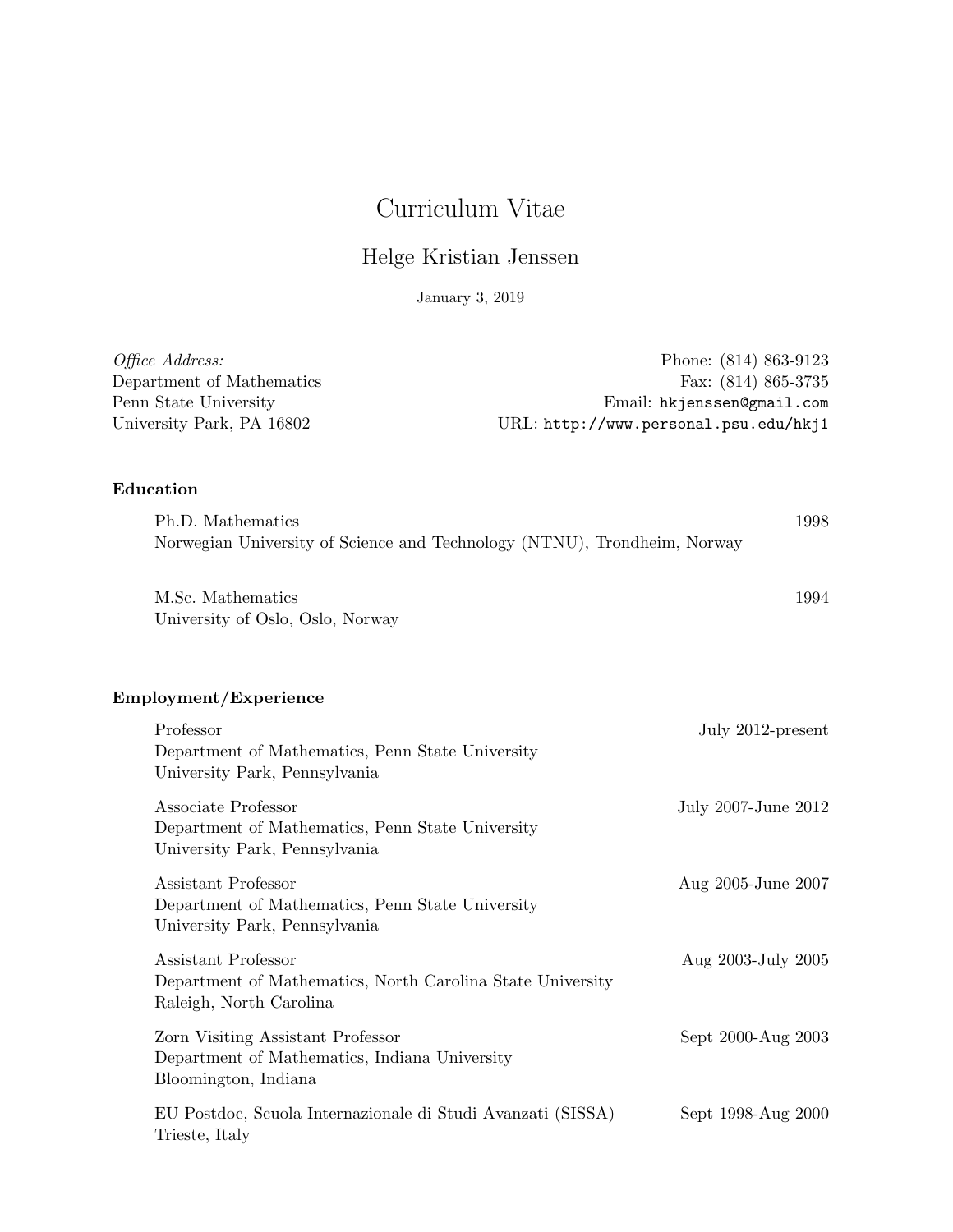| Military service, Norwegian Defense Research Establishment | June 1994-June 1995 |
|------------------------------------------------------------|---------------------|
| Department of Underwater Acoustics, Horten, Norway         |                     |

## Editorial

Associate editor for Journal of Mathematical Analysis November 2015 - July 2018 and Applications (Elsevier).

### Short Term and Visiting Positions

| Department of Mathematics, University of California, Davis | January-April 2012 |
|------------------------------------------------------------|--------------------|
| CAS fellow, Centre for Advanced Study (CAS), Oslo, Norway  | Spring 2009        |
| Centre of Mathematics for Applications (CAM), Oslo, Norway | June-July 2005     |
| Mittag-Leffler Institute, Stockholm, Sweden                | Sept-Oct 2005      |
| SISSA, Trieste, Italy (1-3 weeks stays)                    | Summers 1998-2003  |
| Mittag-Leffler Institute, Stockholm, Sweden                | Sept-Dec 1997      |

### Awards and Honors

| NSF CAREER Award                                                                                                       | $2005 - 2010$ |
|------------------------------------------------------------------------------------------------------------------------|---------------|
| ESSO Award for Best Ph.D. in Fundamental Research<br>Norwegian University of Science and Technology, Trondheim, Norway | 1998          |
| Nordic Academy for Advanced Study Grant                                                                                | Fall 1997     |

#### Research Support

| NSF Award, "Construction and Physicality of Compressible Euler Flows"<br>(NSF DMS-1813283, \$320 K), sole PI | 2018-2021     |
|--------------------------------------------------------------------------------------------------------------|---------------|
| NSF Award, "Fundamental challenges in nonlinear hyperbolic PDE"                                              |               |
| (NSF DMS-1311353, $$360 K$ , no-cost extended), sole PI                                                      | $2013 - 2018$ |
| Serving as external sponsor for Charis Tsikkou                                                               | 2014-2016     |
| (Assistant Professor, Department of Mathematics, West Virginia University, Morgantown,                       |               |
| WV) through WVU ADVANCE Centers Sponsorship Program. The program is funded by                                |               |
| the National Science Foundation's ADVANCE IT Program (Award HRD-100797): "WVU                                |               |
| faculty (Associates) will be paired with mentors (Sponsors) to work on a clearly identified                  |               |
| project with specific outcomes. (Associate $$10,000$ ; Sponsor $$5,000$ )." <sup>1</sup>                     |               |

<sup>1</sup>From http://advance.wvu.edu, accessed Sept. 23, 2014.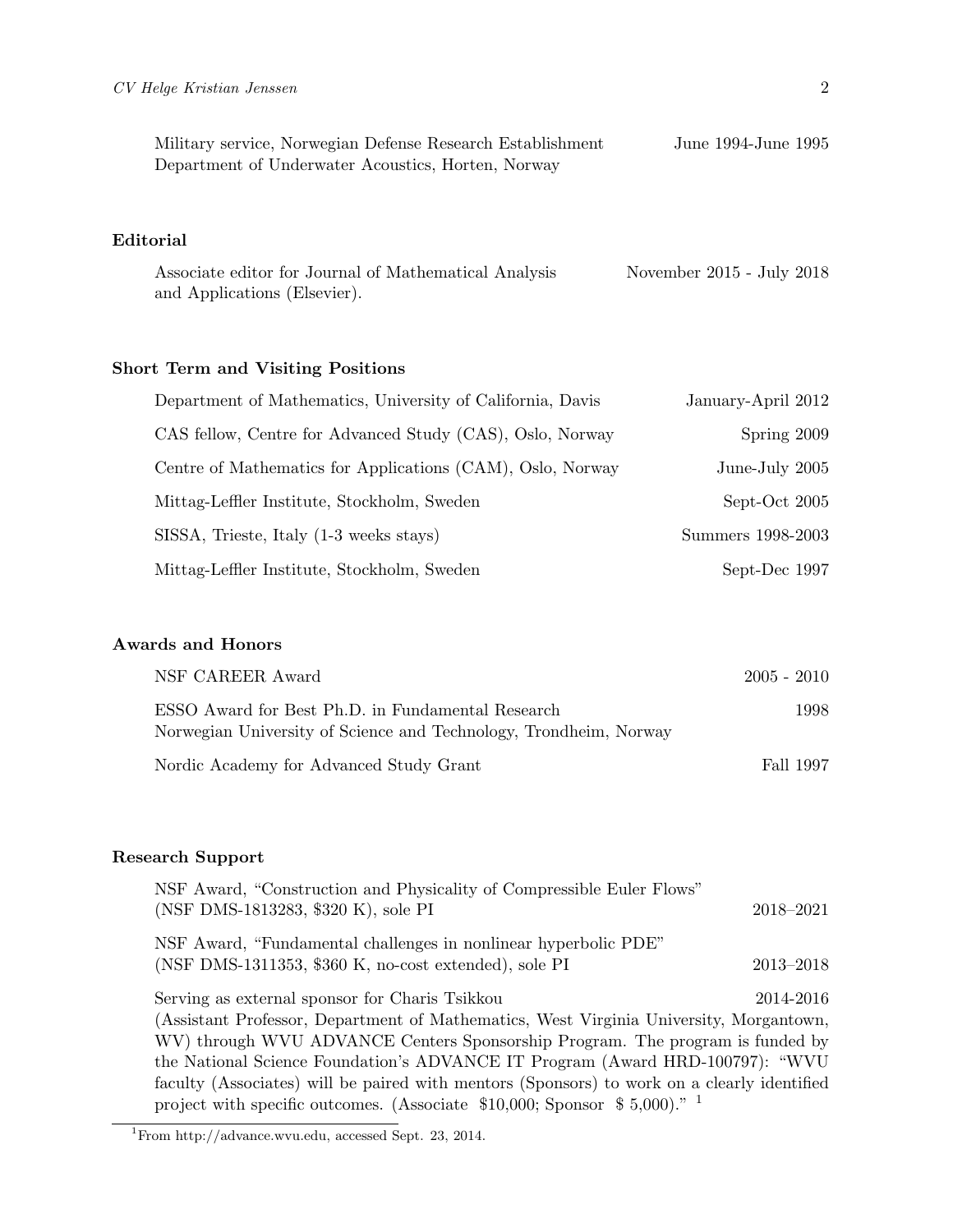| NSF Award, "Entropies, geometric structures, and interactions"<br>for systems of conservation laws" (NSF DMS-1009002, \$140 K)   |               |
|----------------------------------------------------------------------------------------------------------------------------------|---------------|
| $+$ post-doc supplement \$104 K, 2011-2013), sole PI                                                                             | $2010 - 2013$ |
| NSF CAREER Award, "Large and Multi-Dimensional Solutions"<br>of Conservation Laws" (NSF DMS-0539549, \$400 K), sole PI           | $2005 - 2010$ |
| NSF Award, "Large solutions to systems of Nonlinear Equations"<br>(NSF DMS-020663, \$65 K, with supplements $$16.5 K$ ), sole PI | $2002 - 2005$ |

#### Students and Postdoc Mentoring

| Yushuang Luo, Ph.D. student, Penn State University                                                                                                 | 2017-     |
|----------------------------------------------------------------------------------------------------------------------------------------------------|-----------|
| Anthony Deluca, Master student, Penn State University                                                                                              | 2015-2016 |
| Mike Benfield, Ph.D. student North Carolina State University<br>(joint with Prof. Irina Kogan)<br>Currently Lecturer at San Diego State University | 2012-2016 |
| Geng Chen, Postdoctoral Associate, Penn State University<br>Currently Assistant Professor at University of Kansas, Lawrence)                       | 2010-2013 |
| Nick Costanzino, Postdoc, Penn State University<br>Currently at AIG Investments, New York                                                          | 2006-2009 |
| Erik Endres, Ph.D. student, Penn State University<br>Currently at US Department of Defense                                                         | 2004-2008 |

#### PUBLICATIONS

#### Submitted

- 1. H. K. Jenssen, Y. Luo, A Front Tracking Approach to the 3-d Linearized, Radial Euler System, November 2018.
- 2. M. Benfield, H. K. Jenssen, I. Kogan, Jacobians with prescribed eigenvectors, December 2017.

#### Accepted

- 1. H. K. Jenssen, C. Tsikkou, On similarity flows for the compressible Euler system, 2018. Accepted for publication in Journal of Mathematical Physics.
- 2. M. Benfield, H. K. Jenssen, I. Kogan, A generalization of an integrability theorem of Darboux. Accepted for publication in The Journal of Geometric Analysis.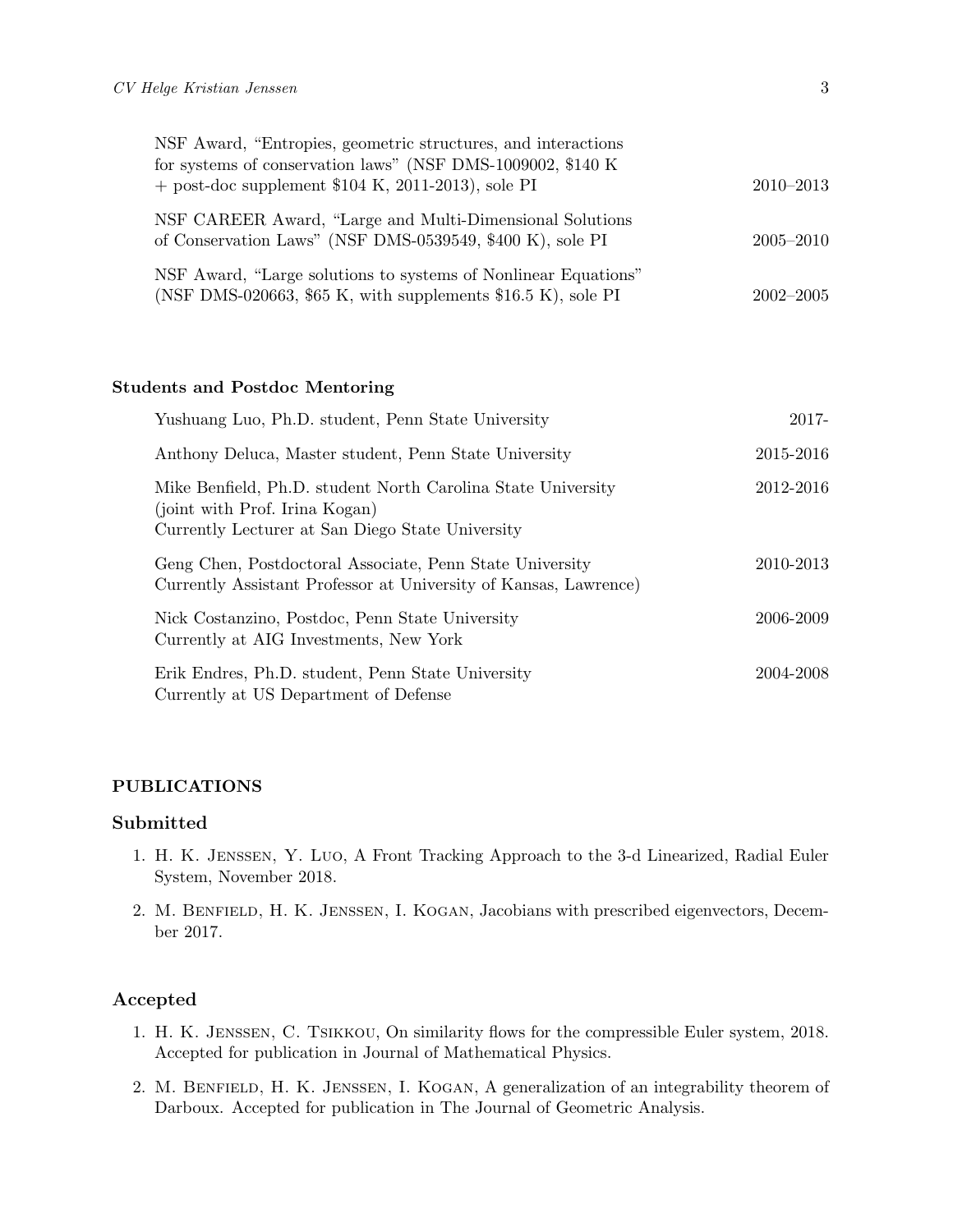#### Articles Published in Refereed Journals

- 1. H. K. Jenssen, On Exact Solutions of Rarefaction-Rarefaction Interactions in Compressible Isentropic Flow, Journal of Mathematical Fluid Mechanics, 19 (2017), 685–708.
- 2. H. K. JENSSEN, C. TSIKKOU, Radial solutions to the Cauchy problem for  $\Box_{1+3}U = 0$  as limits of exterior solutions, Journal of Hyperbolic Differential Equations, 13 (2016), 833– 860.
- 3. H. K. Jenssen, C. Tsikkou, Convergence of exterior solutions to radial Cauchy solutions for  $\partial_t^2 U - c^2 \Delta U = 0$ , Electron. J. Differential Equations, 2016 (2016), 1–16.
- 4. G. Chen, H. K. Jenssen, No TVD fields for 1-D isentropic flow, Comm. Partial Differential Equations, 38 (2013), 629–657.
- 5. H. K. Jenssen, I. Kogan, Extensions for Systems of Conservation Laws, Comm. Partial Differential Equations, 37 (2012), 1096–1140.
- 6. G. Chen, E. Endres, H. K. Jenssen, Pairwise wave interactions in ideal polytropic gases. Arch. Ration. Mech. Anal. 204 (2012), 787836.
- 7. H. K. Jenssen, T. K. Karper, One-Dimensional compressible flow with temperature dependent transport coefficients, SIAM Journal of Mathematical Analysis 42 (2010) 904– 930.
- 8. E. Endres, H. K. Jenssen, M. Williams, Singularly perturbed ODEs and profiles for stationary symmetric Euler and Navier-Stokes shocks, Discrete Contin. Dynam. Systems 27, (2010), 133–169.
- 9. H. K. Jenssen, I. Kogan, Systems of hyperbolic conservation laws with prescribed eigencurves, Journal of Hyperbolic Differential Equations, 7 (2010), 211-254.
- 10. E. Endres, H. K. Jenssen, Compressible 1D Euler equations with large data: a case study, Journal of Hyperbolic Differential Equations,  $6$ , (2009), 389 – 406.
- 11. E. Endres, H. K. Jenssen, M. Williams, Symmetric Euler and NavierStokes shocks in stationary barotropic flow on a bounded domain, Journal of Differential Equations, 245,  $(2008), 3025 - 3067.$
- 12. K. DeVault, P. Gremaud, H. K. Jenssen, Numerical investigation of cavitation in multi-dimensional compressible flows, SIAM Journal of Applied Mathematics, 67 (2007), 1675–1692.
- 13. N. Costanzino, H. K. Jenssen, G. Lyng, M. Williams, Existence and stability of curved multidimensional detonation fronts, Indiana University Mathematics Journal, 56  $(2007), 1405 - 1461.$
- 14. A. BRESSAN, H. K. JENSSEN, P. BAITI, An Instability for the Godunov Scheme, Communications on Pure and Applied Mathematics, 59 (2006), 1604–1638.
- 15. H. K. Jenssen, G. Lyng, M. Williams, Equivalence of Low Frequency Stability Conditions for Multidimensional Detonations in Three Models of Combustion, *Indiana University Mathematics Journal*,  $54$  (2005), 1–64.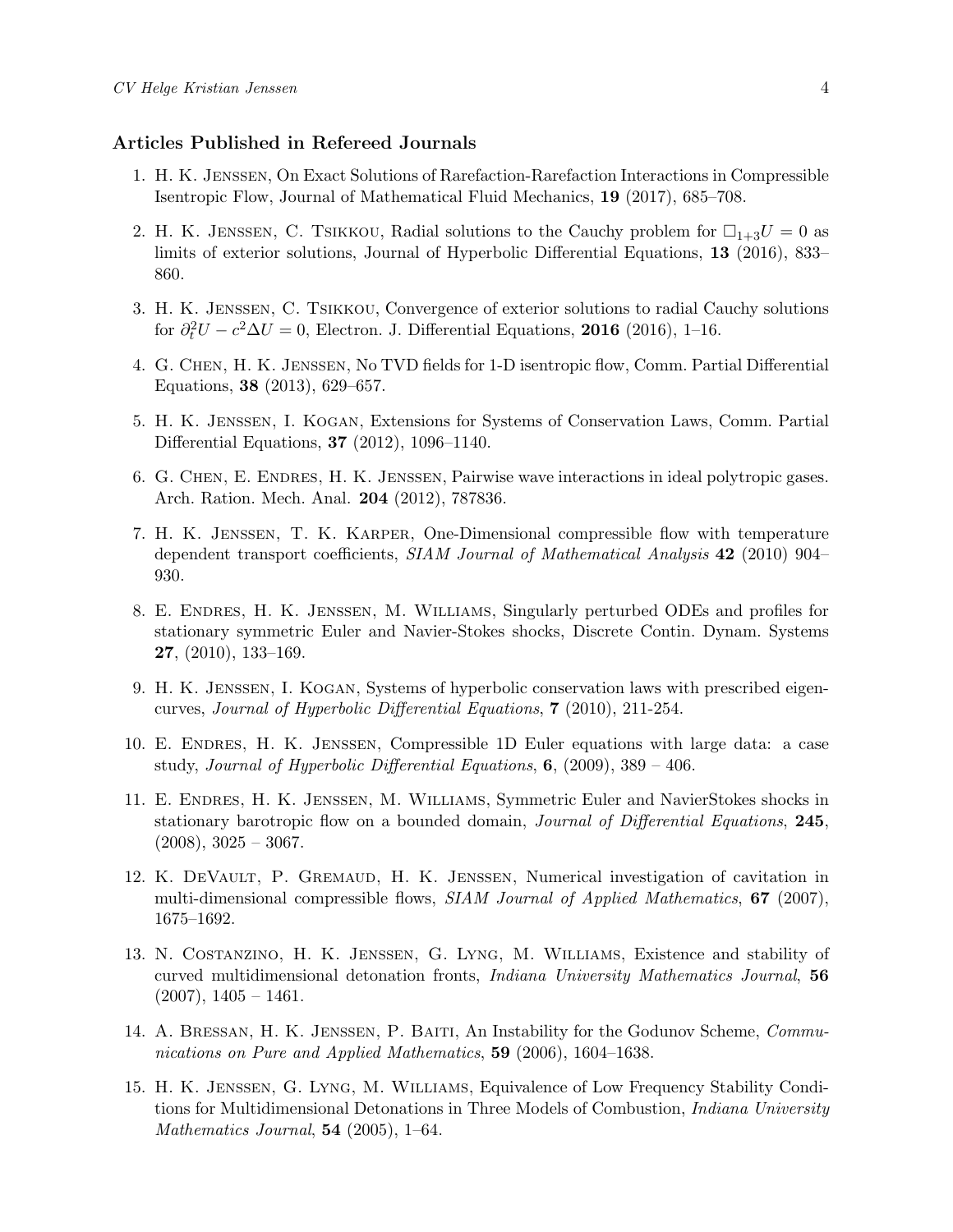- 16. P. Baiti, A. Bressan, H. K. Jenssen, Instability of Travelling Wave Profiles for the Lax-Friedrichs Scheme, Discrete and Continuous Dynamical Systems, 13 (2005), 877–899.
- 17. H. K. Jenssen, R. Young, Gradient Driven and Singular Flux Blowup of Smooth Solutions to Hyperbolic Conservation Laws, Journal of Hyperbolic Differential Equations, 1 (2004), 627–641.
- 18. D. Hoff, H. K. Jenssen, Symmetric Nonbarotropic Flows with Large Data and Forces, Archive for Rational Mechanics and Analysis, 173 (2004), 297-343.
- 19. P. Baiti, H. K. JENSSEN, Blowup in  $L^{\infty}$  for a Class of Genuinely Nonlinear Hyperbolic Systems of Conservation Laws, Discrete and Continuous Dynamical Systems, 7 (2001), 837– 853.
- 20. H. K. Jenssen, C. Sinestrari, On the spreading of characteristics for nonconvex conservation laws, Proceedings of the Royal Society of Edinburgh Section A, 131 (2001), 909–925.
- 21. A. BRESSAN, H. K. JENSSEN, On the Convergence of Godunov Scheme for  $n \times n$  Systems of Hyperbolic Conservation Laws, Chinese Annals of Mathematics Series B, 21 (2000), 1–16.
- 22. H. K. Jenssen, Blowup for Systems of Conservation Laws, SIAM Journal of Mathematical Analysis 31 (2000) 894–908.
- 23. H. K. Jenssen, C. Sinestrari, Blowup Asymptotics for Scalar Conservation Laws with a Source, Communications in Partial Differential Equations, 24 (1999), 2237–2261.
- 24. P. Baiti, H. K. Jenssen, On the Front-Tracking Algorithm, Journal of Mathematical Analysis and Applications, 217 (1998), 395-404.
- 25. P. BAITI, H. K. JENSSEN, Well-posedness for a Class of  $2 \times 2$  Conservation Laws with  $L^{\infty}$ Data, Journal of Differential Equations, 140 (1997), 161–185.

#### Articles Published in Refereed Proceedings; Appendices; Reports; Reviews

- 1. M. Benfield, H. K. Jenssen, I. Kogan, 1-D conservative systems: A geometric approach, Proceedings of the 14th International Conference on Hyperbolic Problems, held June  $25-29$ ,  $2012$  Università di Padova, Padova, Italy, AIMS Series on Applied Mathematics, 8 Part 2,  $(2014)$ ,  $749 - 757$ .
- 2. H. K. Jenssen, Review of "Quasilinear hyperbolic systems, compressible flows, and waves," by Vishnu D. Sharma, Bull. Amer. Math. Soc. 49 (2012), 591-596.
- 3. H. K. Jenssen, On radially symmetric solutions to conservation laws, in The IMA Volumes in Mathematics and its Applications, 153. Springer-Verlag, New York, 2011.
- 4. N. Costanzino, H. K. Jenssen, Symmetric solutions to multi-dimensional conservation laws, Nonlinear Partial Differential Equations and Hyperbolic Wave Phenomena, Contemporary Mathematics,  $526$ , Amer. Math. Soc.,  $2010$ , pp.  $91 - 124$ .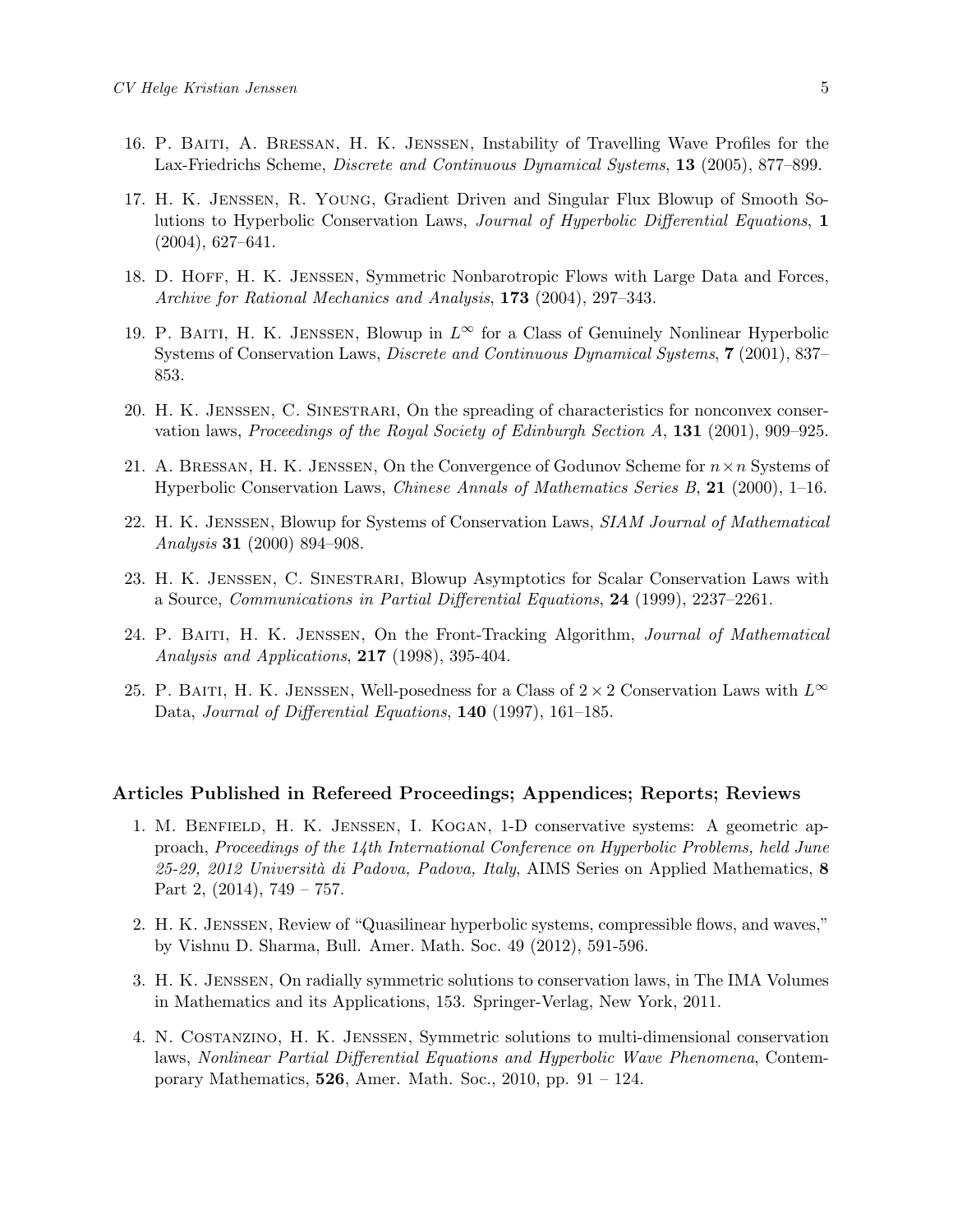- 5. H. K. Jenssen, I. Kogan, Construction of conservative systems, Proceedings of the 12th International Conference on Hyperbolic Problems, held June 9-13, 2008 University of Maryland, College Park, Proceedings of Symposia in Applied Mathematics, 67 Part 2, (2009), 673 – 682.
- 6. E. Endres, H. K. Jenssen, On global large solutions to the 1-D gas dynamics, Hyperbolic Problems: Theory, Numerics, Applications, 593 – 600, Springer, Berlin, 2008.
- 7. A. Bressan, P. Baiti, H. K. Jenssen, Instability of finite difference schemes for hyperbolic conservation laws. Mathematical aspects of nonlinear dispersive equations, 43–53, Ann. of MatH. Stud., 163, Princeton Univ. Press, Princeton, NJ, 2007.
- 8. G. Lyng, K. Zumbrun, H. K. Jenssen, Stability of detonation waves. EQUADIFF 2003, 517–519, World Sci. Publ., Hackensack, New Jersey, 2005.
- 9. H. K. Jenssen, G. Lyng, M. Williams, Low frequency stability of planar multi-D detonations, in Oberwolfach Reports, Volume 1, Issue 2, 2004, report No. 18/2004, 927–928.
- 10. H. K. Jenssen, G. Lyng, The Lopatinski determinant for multi-dimensional Euler equations, 15 pages (pp. 507–524), appendix to K. Zumbrun, Stability of Large-Amplitude Shock Waves of Compressible Navier-Stokes Equations, 311–533, Handbook of Fluid Mechanics, Vol. III, North-Holland, Amsterdam, 2004.
- 11. D. HOFF, H. K. JENSSEN, Multidimensional Compressible Flows with Symmetry, *Hyper*bolic Problems: Theory, Numerics, Applications, 493–498, Springer, Berlin, 2003.
- 12. A. Bressan, H. K. Jenssen, Convergence of Godunov Scheme for Straight Line Systems, Hyperbolic Problems: Theory, Numerics, Applications, Vol. I, 187–196, International Series of Numerical Mathematics 140, Birkhäuser, Basel, 2001.
- 13. H. K. JENSSEN, C. SINESTRARI, Blowup for Hyperbolic Equations, *Hyperbolic Problems:* Theory, Numerics, Applications, Vol. II, 515–524, International Series of Numerical Mathematics 130, Birkhäuser, Basel, 1999.

#### Short courses

- 1. Lecture Series on Conservation Laws June 22–July 2, 2010 6 lectures, Rocky Mountain Mathematics Consortium Summer School University of Wyoming, Laramie, Wyoming
- 2. Reactive Flow and Detonations I–IV January–February, 2004 4 lectures, Department of Mathematics North Carolina State University, Raleigh, North Carolina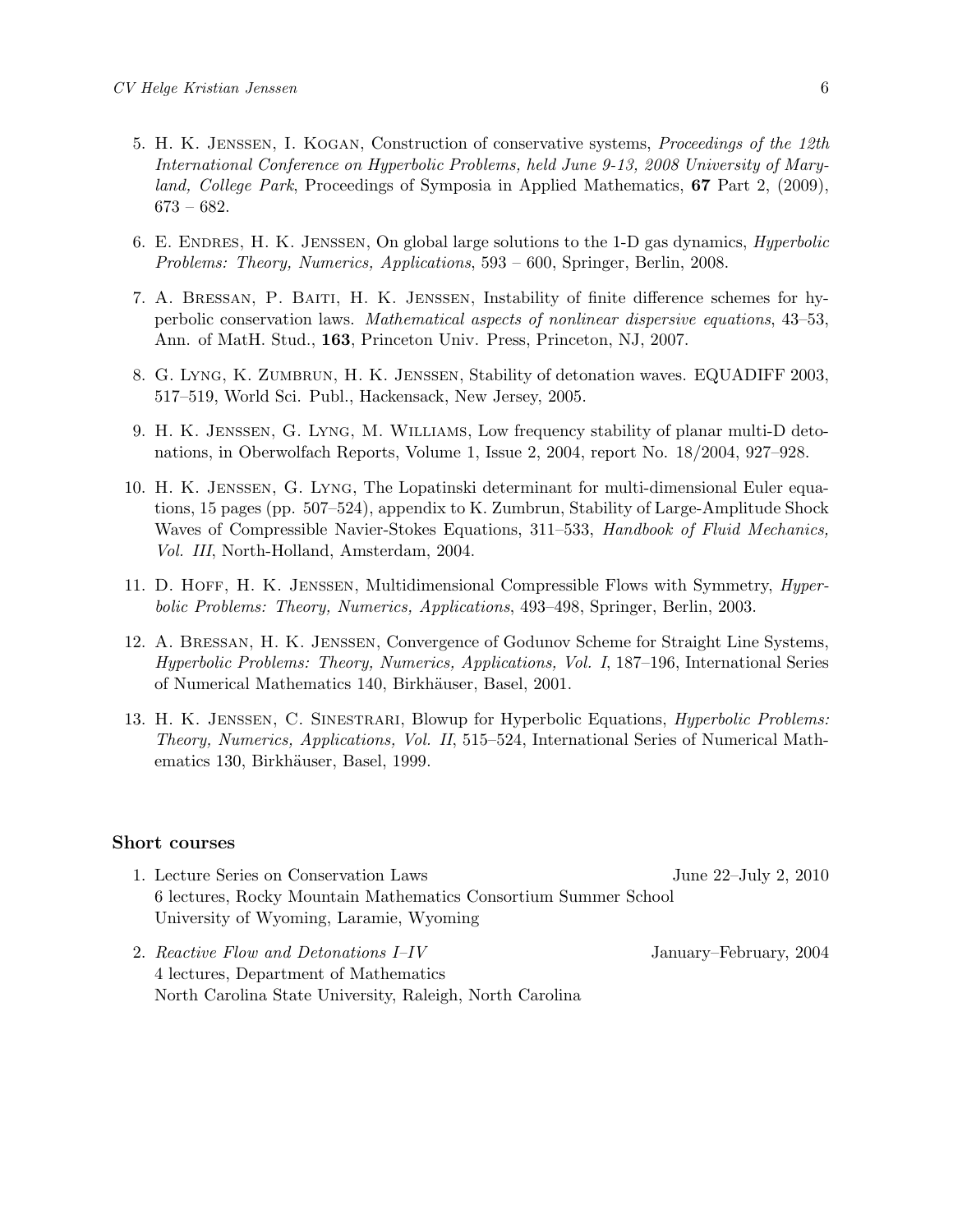## Invited Seminars and Colloquium Talks

| 1. Radial Similarity Flows for Compressible Euler<br>Smith Colloquium, Department of Mathematics<br>University of Kansas, Lawrence, KS                                              | October 5, 2018    |
|-------------------------------------------------------------------------------------------------------------------------------------------------------------------------------------|--------------------|
| 2. Global solutions of conservative hyperbolic systems<br>Applied Analysis Seminar, Department of Mathematics<br>West Virginia University, Morgantown, West Virginia                | February 4, $2014$ |
| 3. Compressible Euler Flow and TVD Fields<br>PDE and Analysis Seminar, Department of Mathematics<br>University of Pittsburgh, Pennsylvania                                          | November 11, 2013  |
| 4. Existence Theory for Non-Linear Hyperbolic Systems<br>Fluid Dynamics Research Consortium seminar<br>Penn State University, University Park, Pennsylvania                         | September 12, 2013 |
| 5. On Variation Bounds for Conservation Laws<br>Combined Applied Math & PDEs seminar<br>University of California, Davis, California                                                 | January 17, 2012   |
| 6. On Extending Glimm's Theorem for Systems of Conservation Laws<br>Lefschetz Center for Dynamical Systems Seminar<br>Division of Applied Mathematics, Brown University, Providence | September 26, 2011 |
| 7. The Cauchy problem for systems of conservation laws<br>Colloquium, Drexel University, Philadelphia, Pennsylvania                                                                 | May 5, 2011        |
| 8. Eigen-structure and entropies for conservative systems<br>PDE Seminar, University of Houston, Houston, Texas                                                                     | January 21, 2011   |
| 9. Eigen-structure and entropies for conservative systems<br>Applied Analysis Seminar, Department of Mathematics<br>University of Pittsburgh, Pittsburgh, Pennsylvania              | November 16, 2010  |
| 10. Hyperbolic systems: geometric structure and entropies<br>Colloquium, Department of Mathematics and Statistics<br>University of Massachusetts at Amherst, Amherst, Massachusetts | December $1, 2009$ |
| 11. Geometric construction of hyperbolic systems of conservation laws<br>Colloquia Patavina, Department of Pure and Applied Mathematics<br>University of Padova, Padova, Italy      | July 2, 2009       |
| 12. Multi-dimensional Symmetric Waves for Conservation Laws<br>Guest Lecture, Centre for Advanced Study (CAS)<br>Norwegian Academy of Science and Letters, Oslo, Norway             | April 30, 2009     |
| 13. Existence of Hyperbolic Systems with Prescribed Geometry<br>PDE Seminar, Georgia Institute of Technology, Georgia                                                               | March 31, 2009     |
| 14. Conservative Systems with Given Geometry<br>Guest Lecture, Centre for Advanced Study (CAS)<br>Norwegian Academy of Science and Letters, Oslo, Norway                            | February $6, 2009$ |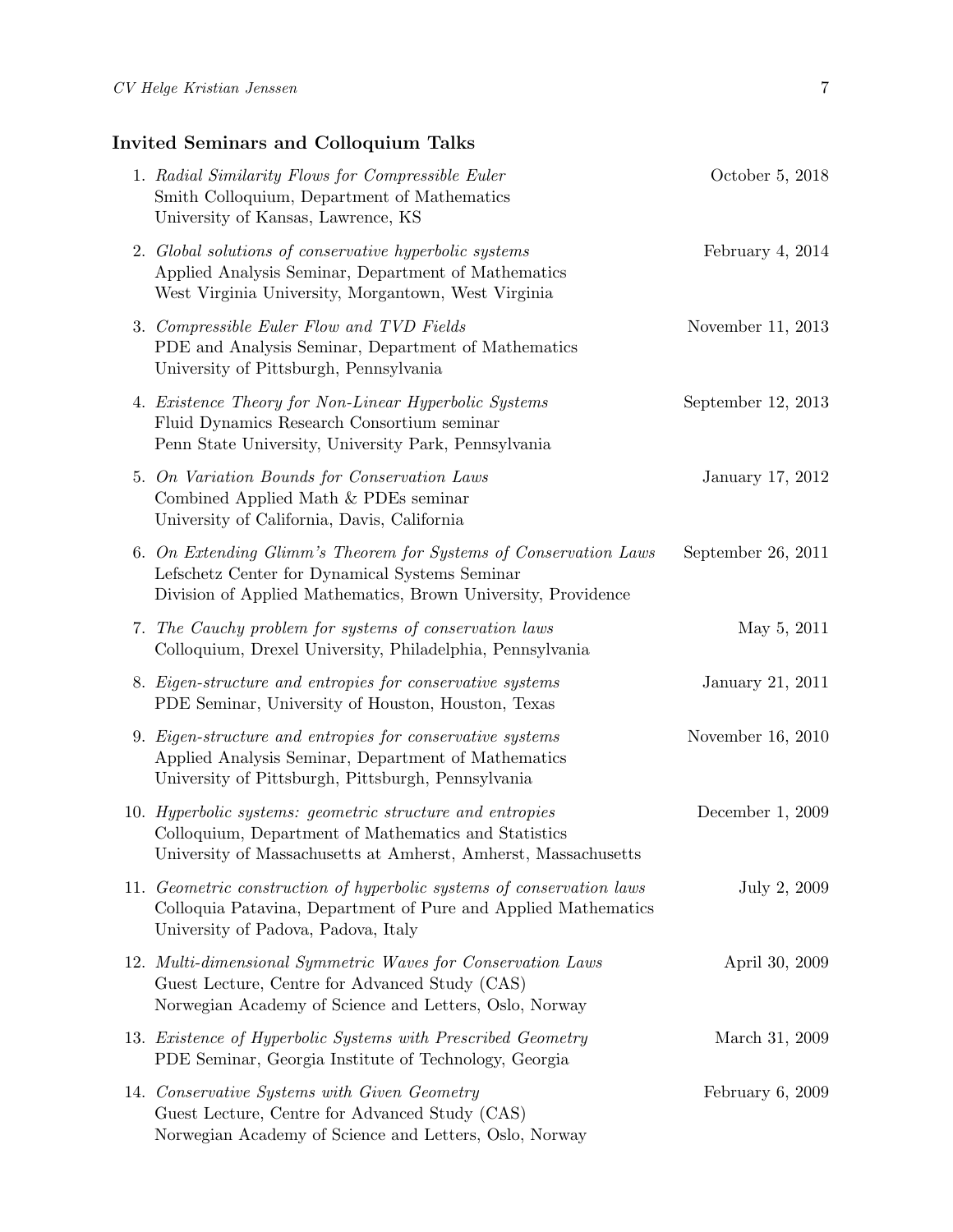| 15. Geometric Properties of Hyperbolic Conservation Laws<br>Applied Mathematics Seminar, Department of Mathematics<br>University of Bari, Bari, Italy                              | July 16, 2008      |
|------------------------------------------------------------------------------------------------------------------------------------------------------------------------------------|--------------------|
| 16. Conservation Laws in One and Several Space Dimensions<br>Applied Mathematics Seminar, Department of Mathematics<br>University of Bari, Bari, Italy                             | May 23, 2007       |
| 17. Conservation Laws in One and Several Space Dimensions,<br>Department of Mathematics Colloquium<br>University of Wyoming, Laramie, Wyoming                                      | April 5, 2007      |
| 18. Large Data Solutions of the 1-D Compressible Euler Equations<br>Differential Equations Seminar<br>University of Michigan, Ann Arbor, Michigan                                  | March 20, 2006     |
| 19. Systems of Conservation Laws with Prescribed Wave Curves<br>Mittag-Leffler Institute, Stockholm, Sweden                                                                        | September 22, 2005 |
| 20. Instabilities in Finite Difference Schemes for Conservation Laws<br>Seminar, Centre of Mathematics for Application (CMA),<br>University of Oslo, Oslo, Norway                  | August 16, 2004    |
| 21. Compressible and heat conductive flows with large data<br>and symmetry<br>CAM Colloquium, Department of Mathematics<br>Penn State University, University Park, Pennsylvania    | February 13, 2004  |
| 22. Navier-Stokes equations for compressible fluids<br>Luncheon Seminar, Department of Mathematics<br>Penn State University, University Park, Pennsylvania                         | February 13, 2004  |
| 23. Compressible and heat conductive flows with large data and symmetry<br>Applied Math and Analysis Seminar, Department of Mathematics<br>Duke University, Durham, North Carolina | February $9, 2004$ |
| 24. Blowup for systems of conservation laws<br>Seminar, Department of Mathematics<br>University of Houston, Houston, Texas                                                         | February 6, 2004   |
| 25. Large solutions to systems of nonlinear equations<br>Seminar, Department of Mathematics<br>Texas A&M University, College Station, Texas                                        | February $5, 2003$ |
| 26. Large solutions to systems of nonlinear equations<br>Seminar, Department of Mathematics<br>North Carolina State University, Raleigh, North Carolina                            | February $3, 2003$ |
| 27. Systems of Conservation Laws<br>Seminar, Department of Mathematics and Statistics<br>University of Nevada, Reno, Nevada                                                        | January 28, 2003   |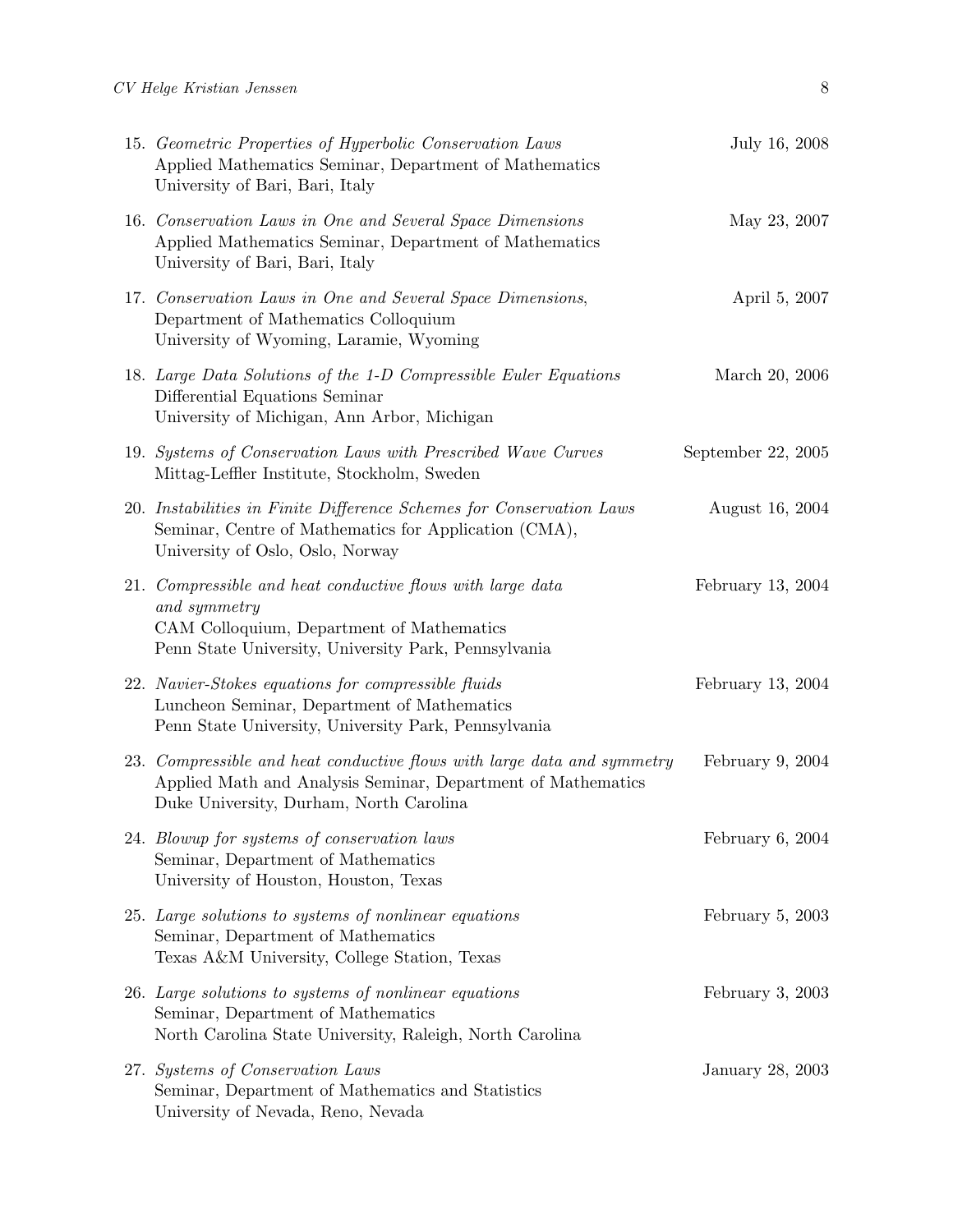| 28. Hyperbolic Conservation Laws: Existence of Solutions<br>and Qualitative Properties<br>Seminar, Department of Mathematics<br>University of Colorado at Boulder, Boulder, Colorado                                 | April 13, 2001    |
|----------------------------------------------------------------------------------------------------------------------------------------------------------------------------------------------------------------------|-------------------|
| 29. Large solutions to systems of conservation laws<br>Colloquium, Department of Mathematics and Statistics<br>University of Massachusetts at Amherst, Amherst, Massachusetts                                        | February 10, 2001 |
| <b>Invited Conference Talks</b>                                                                                                                                                                                      |                   |
| 1. Isentropic Flow with Large Data<br>International Conference on Applied and Computational Science (AMMCS '13)<br>Waterloo, Ontario, Canada                                                                         | August 26, 2013   |
| 2. TVD Fields & 1-D Isentropic Gas Dynamics<br>Symposium "Hyperbolic Conservation Laws and Applications"<br>CUNY Graduate Center, Manhattan, New York                                                                | April 26 2012     |
| 3. Entropies for hyperbolic systems with prescribed eigenfields<br>Special session Multi-Dimensional Conservation Laws and Related Applications<br>SIAM Conference on Analysis of PDE, Miami, Florida                | December 9, 2009  |
| 4. Symmetric waves for conservation laws<br>Workshop "Nonlinear Conservation Laws and Applications"<br>The Institute for Mathematics and its Applications (IMA)<br>University of Minnesota                           | July 27, 2009     |
| 5. Geometric Structure of Hyperbolic Conservation Laws<br>Special session "Nonlinear Partial Differential Equations"<br>25th Nordic and 1st British-Nordic congress of Mathematicians<br>University of Oslo, Norway  | June 8-11, 2009   |
| 6. Geometry of Hyperbolic Conservation Laws<br>Special session "Geometry of Differential Equations"<br>AMS 2009 Spring Southeastern Meeting, Raleigh, North Carolina                                                 | April 4-5, 2009   |
| 7. Existence and Stability of Shocks with Geometric Structure<br>Special session "Analysis of Nonlinear PDE in Wave Propagation Problems"<br>SIAM Conference on Nonlinear Waves and Coherent Structures, Rome, Italy | July 21-24, 2008  |
| 8. Modeling of Multi-Step Reactions<br>Special session "Stability of Combustion Waves"<br>SIAM Conference on Nonlinear Waves and Coherent Structures, Rome, Italy                                                    | July 21-24, 2008  |
| 9. Hyperbolic Conservation Laws with Prescribed Eigencurves<br>Workshop "Exterior Differential Systems and the Method of Equivalence"<br>Mathematical Sciences Research Institute (MSRI), Berkeley, California       | May 5-9, 2008     |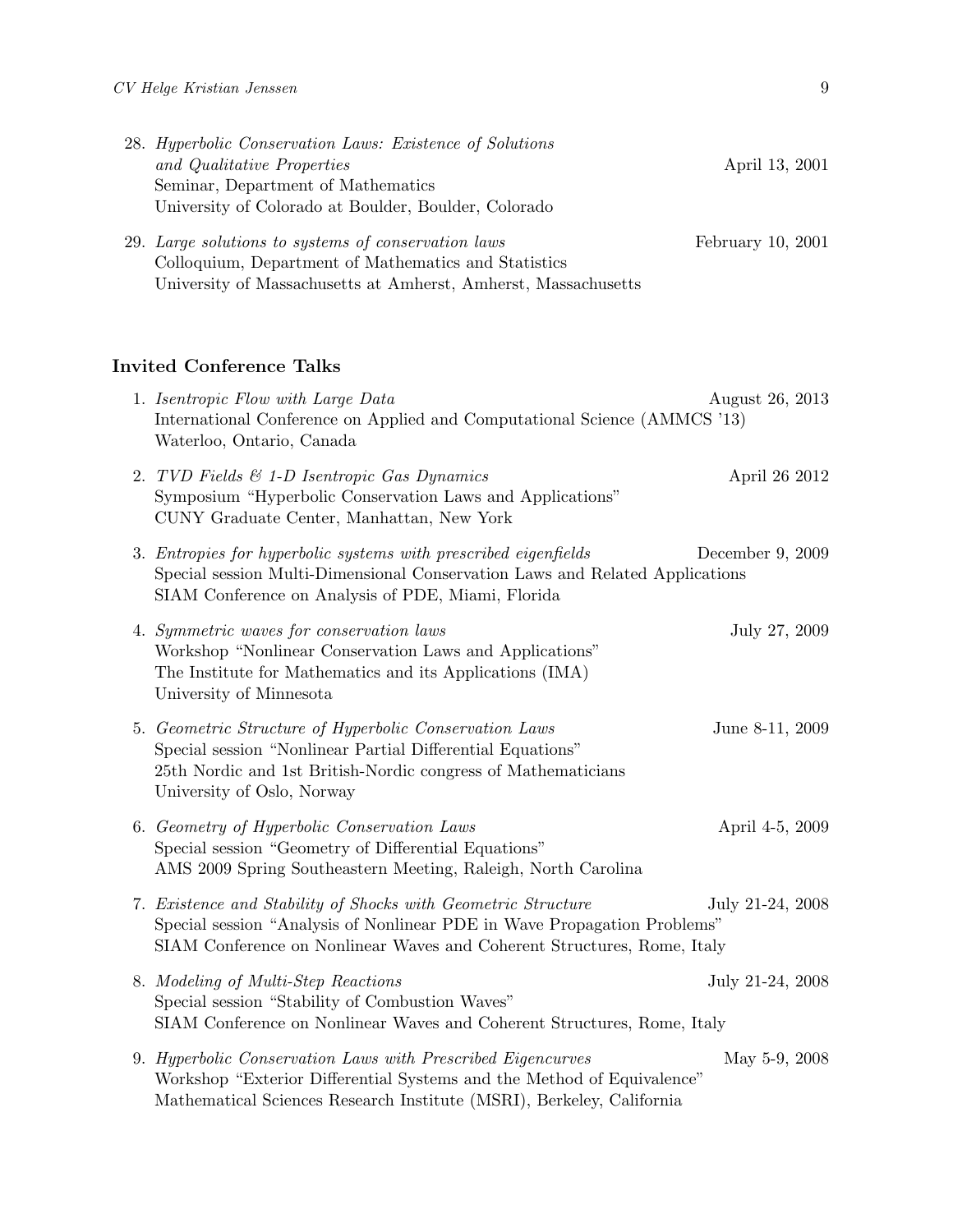| 10. Hyperbolic Conservation Laws with Prescribed Eigencurves<br>The Geometry and Analysis of Dynamical Systems<br>Conference to Celebrate the Mathematical Contributions<br>of Xiao-Biao Lin & Steve Schecter, Raleigh, North Carolina                                | February 22-23, 2008 |
|-----------------------------------------------------------------------------------------------------------------------------------------------------------------------------------------------------------------------------------------------------------------------|----------------------|
| 11. Symmetric Stationary Inviscid and Viscous Profiles in Multi-D<br>Minisymposium on "Mathematical Problems in Compressible<br>Fluid Flow", SIAM Conference on Analysis of Partial<br>Differential Equations, Mesa, Arizona                                          | December 10-12, 2007 |
| 12. Stationary Gas Dynamical Shocks with Symmetry<br>Special Session on Nonlinear Partial Differential Equations and Applications<br>AMS 2007 Fall Southeastern Meeting, Murfreesboro, Tennessee                                                                      | November 3-4, 2007   |
| 13. Declined: Special Session on Wave Propagation<br>from Mathematical and Numerical Viewpoints<br>AMS 2007 Fall Central Section Meeting, Chicago, Illinois                                                                                                           | October 5-6, 2007    |
| 14. Systems of Conservation Laws with Geometric Constraints<br>Invited talk, INdAM International workshop on Nonlinear<br>Hyperbolic Problems, Istituto Nazionale di Alta Matematica<br>(INdAM), Rome, Italy                                                          | June 1, 2007         |
| 15. Existence and Stability of Spherical Shocks<br>Session on "Non-Self-Adjoint Spectral Problems", 5th IMACS<br>International Conference on Nonlinear Evolution Equations<br>and Wave Phenomena, Athens, Georgia                                                     | April 16-19, 2007    |
| 16. A Particular Large Data Solution of the 1-D Euler System<br>Minisymposium on "Nonlinear Conservation Laws<br>and Related Models", SIAM Conference on Analysis of<br>Partial Differential Equations, Boston, Massachusetts                                         | July 10-12, 2006     |
| 17. Numerical Investigation of Cavitation in Multi-D Compressible Flow<br>Special session "The Navier-Stokes equations and related problems"<br>AIMS' 6th International Conference on Dynamical Systems,<br>Differential Equations and Applications, Poitiers, France | June 25-28, 2006     |
| 18. Blowup and Non-blowup in 1-D Systems of Conservation Laws<br>"Fluids and Waves: Recent Trends in Applied Analysis"<br>University of Memphis, Memphis, Tennessee                                                                                                   | May 11-13, 2006      |
| 19. BV Instability of Finite Difference Schemes for Systems<br>of Conservation Laws<br>Special session "Nonlinear Waves"<br>AMS Sectional Meeting, Miami, Florida                                                                                                     | April 1-2, 2006      |
| 20. 1-D Systems of Conservation Laws with Prescribed Eigen-structure<br>4th Meeting on Hyperbolic Conservation Laws, Trieste, Italy                                                                                                                                   | June 13–14, 2005     |
| 21. BV Instability of the Upwind and Lax-Friedrichs Schemes<br>Special session "Recent Advances in Hyperbolic Conservation Laws"<br>SIAM Conference on Analysis of PDE, Houston, Texas                                                                                | December 6-8, 2004   |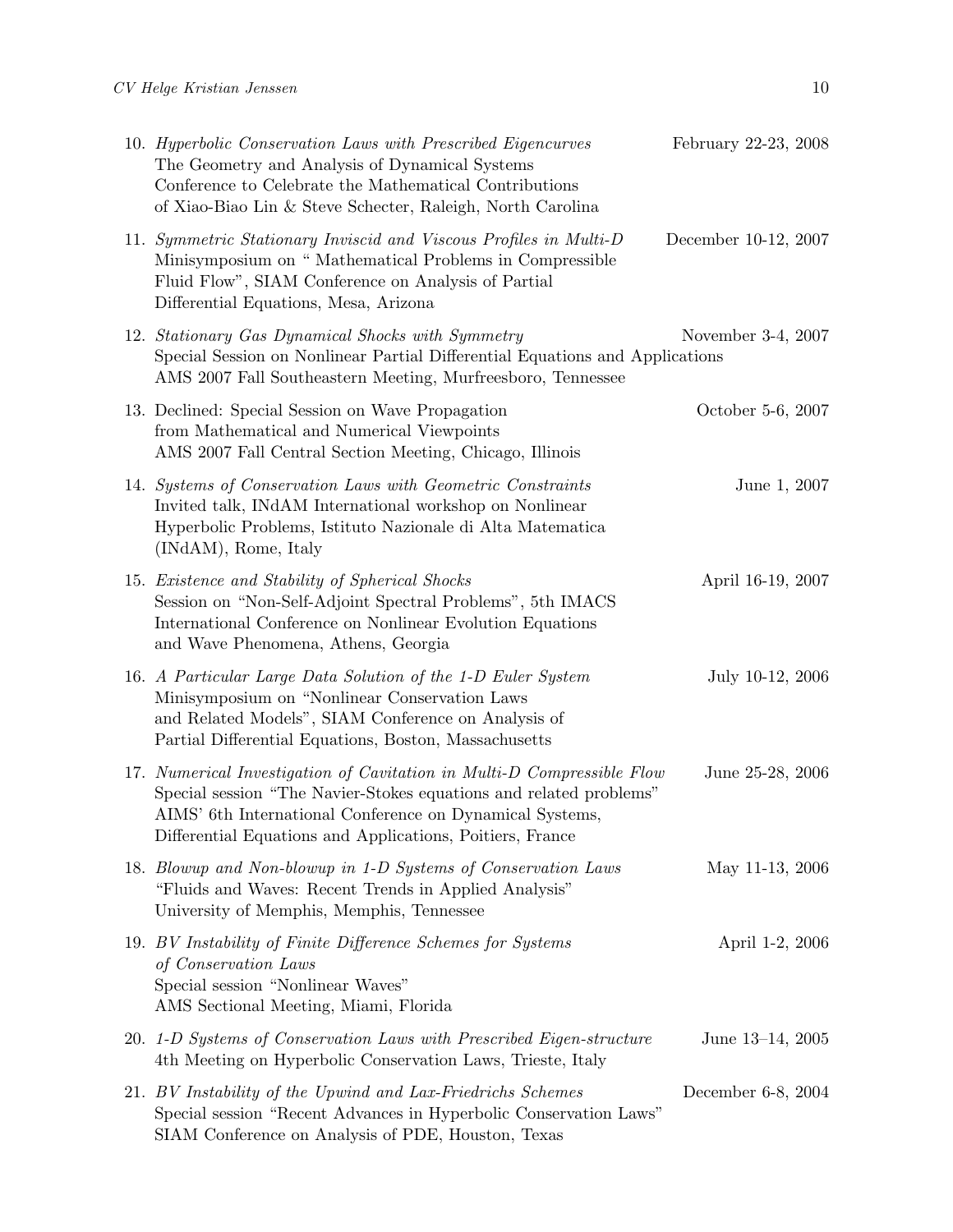| 22. BV instability for Godunov and Lax-Friedrich schemes<br>Special session "Partial Differential Equations and Applications"<br>AMS Fall 2004 Eastern Section Meeting, Pittsburgh, Pennsylvania                                                                           | November 6-7, 2004    |
|----------------------------------------------------------------------------------------------------------------------------------------------------------------------------------------------------------------------------------------------------------------------------|-----------------------|
| 23. Instabilities in the Lax-Friedrichs and Godunov schemes<br>for systems of conservation laws<br>Special session "Nonlinear Dynamics for Hyperbolic Systems"<br>AIMS 5th International Conference on Dynamical Systems<br>and Differential Equations, Pomona, California | June 16-19, 2004      |
| 24. Low frequency stability of multi-D viscous and inviscid<br>planar detonations<br>Special session "Mathematical analysis of detonation problems"<br>SIAM Conference on Numerical Combustion, Sedona, Arizona                                                            | May 9-12, 2004        |
| 25. Global existence for the full multi-dimensional compressible<br>Navier-Stokes equations with large, symmetric data<br>Special session "Hyperbolic Differential Equations and Kinetic Theory"<br>AMS Fall 2002 Central Section Meeting, Madison, Wisconsin              | October 12-13, 2002   |
| 26. On the convergence of Godunov Scheme for nonlinear<br>hyperbolic systems<br>Final Meeting, European Training and Mobility of Researchers<br>(TMR) Network "Nonlinear Hyperbolic Problems", Paris, France                                                               | September 11-13, 2000 |
| <b>Contributed Conference Talks</b>                                                                                                                                                                                                                                        |                       |
| 1. Construction of Conservative Systems<br>12th International Conference on Hyperbolic Problems<br>College Park, Maryland                                                                                                                                                  | June 9-13, 2008       |
| 2. Stability of Planar Combustion Fronts and Spherical Waves<br>Workshop on Hyperbolic Systems of Conservation Laws and Related Problems<br>Banff International Research Station, Banff, Canada                                                                            | October 30, 2006      |
| 3. On Global Large Solutions to 1-D Gas Dynamics<br>11th International Conference on Hyperbolic Problems<br>Lyon, France                                                                                                                                                   | July 17-21, 2006      |
| 4. Low frequency stability of planar multi-D detonations<br>Workshop "Hyperbolic Conservation Laws"<br>Mathematisches Forschungsinstitut Oberwolfach<br>Oberwolfach, Germany                                                                                               | April 4-10, 2004      |
| 5. Multidimensional compressible flows with symmetry<br>9th International Conference on Hyperbolic Problems<br>Pasadena, California                                                                                                                                        | March 25-29, 2002     |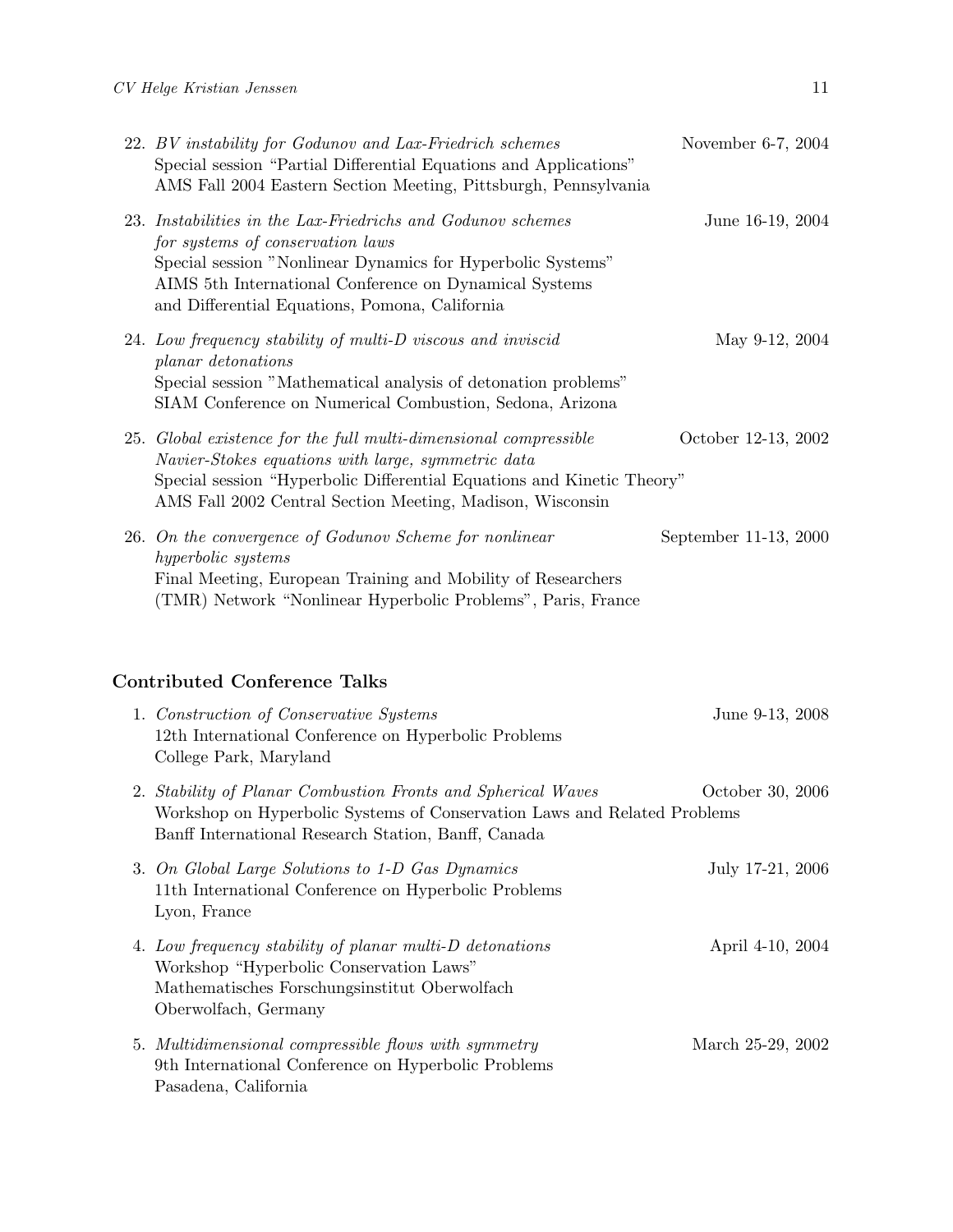| 6. On the convergence of Godunov scheme for $n \times n$ systems<br>of hyperbolic conservation laws<br>8th International Conference on Hyperbolic Problems<br>Magdeburg, Germany | February 28-March 3, 2000 |
|----------------------------------------------------------------------------------------------------------------------------------------------------------------------------------|---------------------------|
| 7. Blowup in Hyperbolic systems<br>Workshop "Hyperbolic Aspects of Fluid Dynamics"<br>Mathematisches Forschungsinstitut Oberwolfach<br>Oberwolfach, Germany                      | May 9-15, 1999            |
| 8. Spreading of characteristics for non-convex scalar equations<br>Theoretical and numerical aspects of hyperbolic systems<br>Heraklion, Crete, Greece                           | June 15-July 18, 1998     |
| 9. Blowup for hyperbolic equations<br>7th International Conference on Hyperbolic Problems<br>Zürich, Switzerland                                                                 | February 9-13, 1998       |

## Other Talks

| 1. Radial Similarity Flows for Compressible Euler<br>PDE Seminar, Department of Mathematics<br>Penn State University, University Park, Pennsylvania                                 | February 13, 2018       |
|-------------------------------------------------------------------------------------------------------------------------------------------------------------------------------------|-------------------------|
| 2. Entropies for systems with prescribed eigen-frame I-II<br>PDE Seminar, Department of Mathematics<br>Penn State University, University Park, Pennsylvania                         | Sept. 27 & Oct. 4, 2010 |
| 3. Systems of hyperbolic conservation laws with prescribed eigencurves<br>PDE Seminar, Department of Mathematics<br>Penn State University, University Park, Pennsylvania            | December $1, 2008$      |
| 4. How to construct systems of conservation laws<br>with prescribed geometry<br>Luncheon Seminar, Department of Mathematics<br>Penn State University, University Park, Pennsylvania | October 3, 2008         |
| 5. What is a shock?<br>Talk at the Slow Pitch Seminar<br>Penn State University, University Park, Pennsylvania                                                                       | October 16, 2007        |
| 6. Modeling and Theory of Compressible Flows<br>Talk at the Penn State Math Club<br>Penn State University, University Park, Pennsylvania                                            | October 1, 2007         |
| 7. Conservation Laws<br>Talk at the Penn State Math Club<br>Penn State University, University Park, Pennsylvania                                                                    | January 30, 2006        |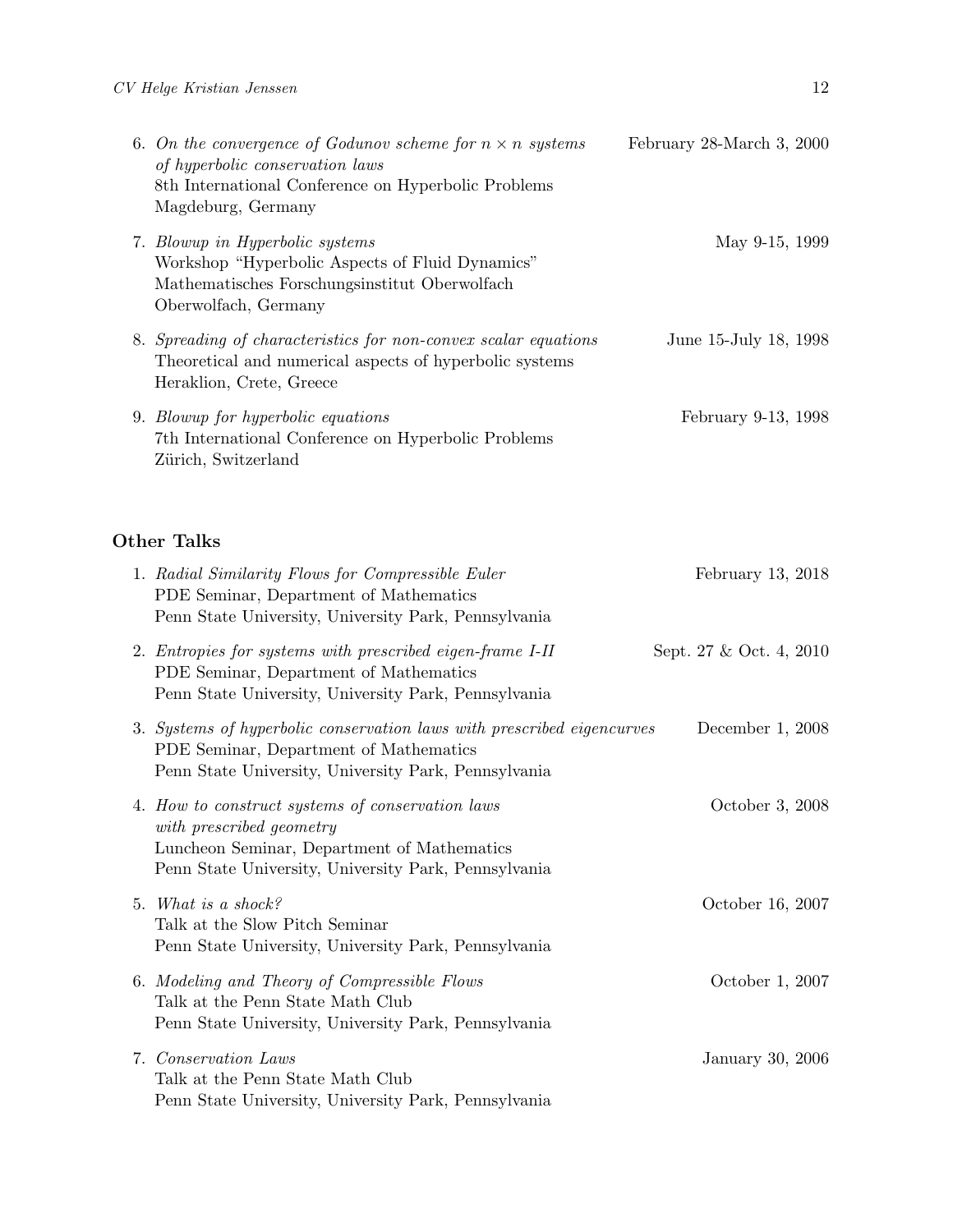| 8. Vacuum Formation in Compressible Flow<br>Luncheon Seminar, Department of Mathematics<br>Penn State University, University Park, Pennsylvania                                                                                             | December 2, 2005   |
|---------------------------------------------------------------------------------------------------------------------------------------------------------------------------------------------------------------------------------------------|--------------------|
| 9. Singular Behavior for Solutions to Conservation Laws<br>CAM Colloquium, Department of Mathematics<br>Penn State University, University Park, Pennsylvania                                                                                | January 14, 2005   |
| 10. Singular Behavior for Solutions to Conservation Laws<br>Luncheon Seminar, Department of Mathematics<br>Penn State University, University Park, Pennsylvania                                                                             | January 14, 2005   |
| 11. BV Instability of Numerical Schemes for Conservation Laws<br>Seminar, Department of Mathematics<br>North Carolina State University, North Carolina                                                                                      | September 8, 2004  |
| 12. Conservation Laws, Shock Waves, Numerics and<br><b>Blowup</b> Phenomena<br>Mathematics Graduate Student Seminar (presenting field of research)<br>Department of Mathematics<br>North Carolina State University, Raleigh, North Carolina | November 17, 2003  |
| 13. Global existence for heat conducting multidimensional flow with<br>large, symmetric data<br>Seminar, Department of Mathematics<br>Indiana University, Bloomington, Indiana                                                              | October 7, 2002    |
| 14. Blow-up for systems of hyperbolic conservation laws<br>Seminar, Department of Mathematics<br>Indiana University, Bloomington, Indiana                                                                                                   | September 10, 2001 |
| 15. Hyperbolic Conservation Laws: Existence of Solutions and<br>Qualitative Properties<br>Seminar, Department of Mathematics<br>Indiana University, Bloomington, Indiana                                                                    | April 25, 2001     |
| 16. Convergence of Godunov Scheme for Nonlinear<br>Hyperbolic Systems<br>Seminar, Department of Mathematics<br>Indiana University, Bloomington, Indiana                                                                                     | September 4, 2000  |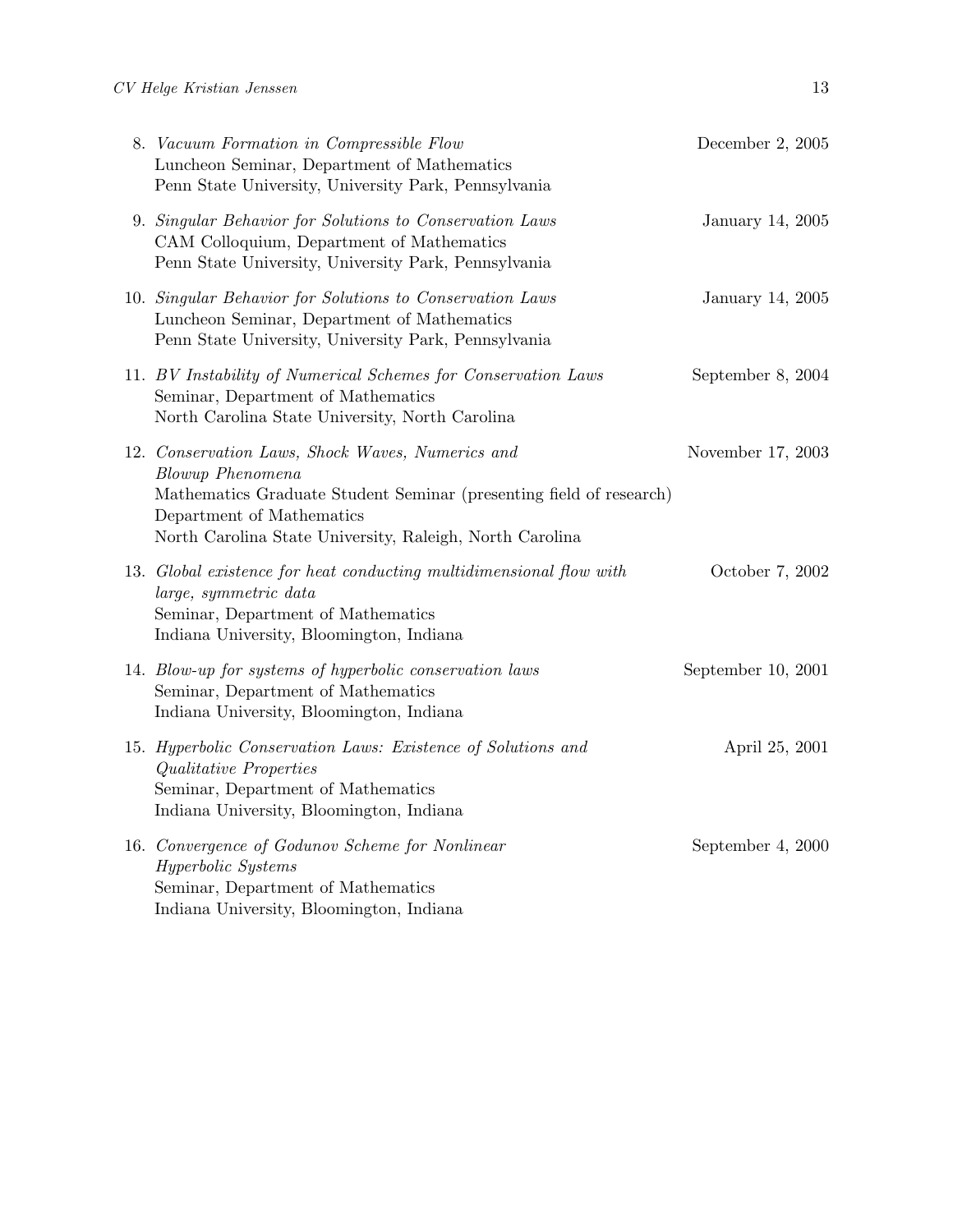## Teaching

 $\bullet\,$  Penn State University

| MATH 251: Ordinary and Partial Differential Equations                     | Fall 2017        |
|---------------------------------------------------------------------------|------------------|
| MATH 513: Partial Differential Equations I                                | Fall 2017        |
| MATH 514: Partial Differential Equations II                               | Spring 2017      |
| MATH 403: Analysis I                                                      | Fall 2016        |
| MATH 403: Analysis I                                                      | Fall 2015        |
| MATH 503: Functional Analysis                                             | Spring 2015      |
| MATH 441: Matrix Algebra                                                  | Fall 2014        |
| MATH 514: Partial Differential Equations II                               | Spring 2014      |
| MATH 403: Analysis I                                                      | Fall 2013        |
| MATH 514: Partial Differential Equations II                               | Spring 2013      |
| MATH 441: Matrix Algebra                                                  | Fall 2012        |
| Reading course on Hyperbolic Conservation Laws (2 students)               | Spring 2011      |
| MATH 412: Fourier Series and Partial Differential Equations               | Spring 2011      |
| MATH 417: Qualitative Theory of Differential Equations                    | Spring 2011      |
| MATH 513: Partial Differential Equations I                                | Fall 2010        |
| MATH 251-H: Ordinary and Partial Differential Equations (honors)          | Spring 2009      |
| MATH 513: Partial Differential Equations I                                | Fall 2009        |
| MATH 232: Integral Vector Calculus                                        | Fall 2009        |
| MATH 597A Hyperbolic Systems                                              | <b>Fall 2008</b> |
| MATH 403: Analysis I                                                      | <b>Fall 2008</b> |
| MATH 511: Ordinary Differential Equations I                               | Spring 2008      |
| MATH 513: Partial Differential Equations I                                | Fall 2006        |
| MATH 403: Analysis I                                                      | <b>Fall 2006</b> |
| MATH 251: Ordinary and Partial Differential Equations                     | Spring 2006      |
| MATH 251-H: Ordinary and Partial Differential Equations (honors)          | Spring 2006      |
| • North Carolina State University                                         |                  |
| MA798: Advanced Numerics and Modeling in Science and Engineering          | Spring 2005      |
| MA797: Conservation Laws: Theory, Numerics, Applications                  | <b>Fall 2004</b> |
| MA242: Analytic Geometry and Calculus III                                 | Fall 2004        |
| MA734: Partial Differential Equations                                     | Spring 2004      |
| MA534: Introduction to Partial Differential Equations                     | Fall 2003        |
| • Indiana University                                                      |                  |
| M442: Introduction to Partial Differential Equations with Applications II | Spring 2003      |
| M118: Finite mathematics                                                  | Fall 2002        |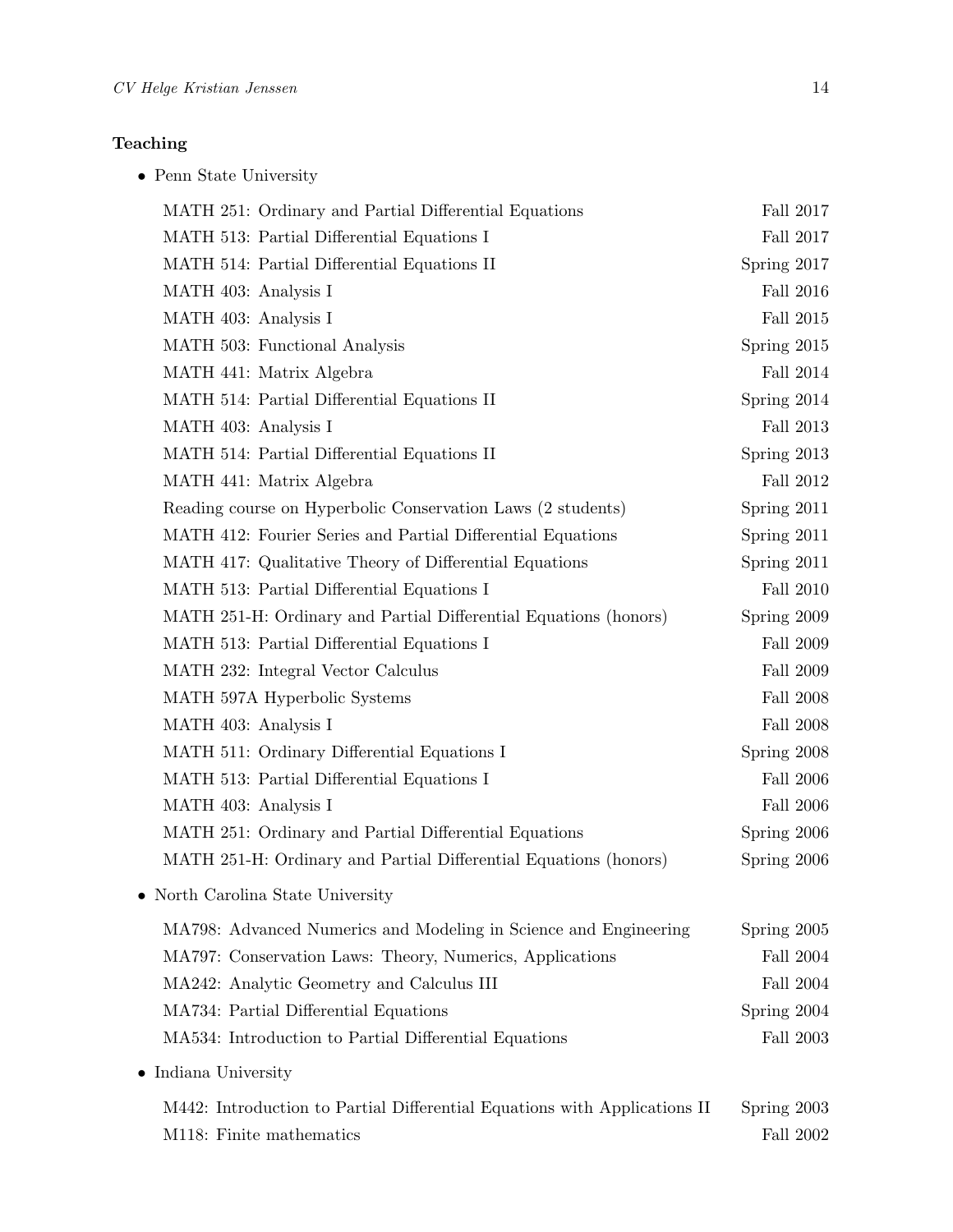| M441: Introduction to Partial Differential Equations with Applications I | Fall 2002   |
|--------------------------------------------------------------------------|-------------|
| M343: Introduction to Ordinary Differential Equations                    | Spring 2002 |
| M118: Finite mathematics                                                 | Fall 2001   |
| M413: Introduction to Analysis                                           | Fall 2001   |
| M118: Finite mathematics                                                 | Spring 2001 |
| M211: Calculus I                                                         | Fall 2000   |

## New Courses Developed

| MATH 597A Hyperbolic Systems                                     | Fall 2008             |
|------------------------------------------------------------------|-----------------------|
| Department of Mathematics, Penn State                            |                       |
| Developed (with Pierre Gremaud, North Carolina State University) | Fall 2004-Spring 2005 |
| two new special topics courses with online lecture notes,        |                       |
| Department of Mathematics, North Carolina State University       |                       |

- MA797: Conservation Laws: Theory, Numerics, Applications

- MA798: Advanced Numerics and Modeling in Science and Engineering

### Service to profession

| Peer Reviewer for National Science Foundation                                                                                                                      | 2015              |
|--------------------------------------------------------------------------------------------------------------------------------------------------------------------|-------------------|
| Member of PhD committee for Yajie Zhang<br>Department of Mathematics, Penn State                                                                                   | 2013-2017         |
| Member PhD committee for Alex Iaroshenko<br>Department of Mathematics, Penn State                                                                                  | 2013-2018         |
| Member PhD committee for Russell deForest<br>Department of Mathematics, Penn State                                                                                 | 2012-2019         |
| Member PhD committee for Tianyou Zhang<br>Department of Mathematics, Penn State                                                                                    | 2009-2012         |
| Examiner for MASS course<br>Department of Mathematics, Penn State                                                                                                  | December 17, 2009 |
| Member of PhD adjudication committee for Hilde Sande<br>Department of Mathematical Sciences<br>Norwegian University of Science and Technology<br>Trondheim, Norway | January 16, 2009  |
| Examiner, Master Thesis of Jakub Bogumił Warszawski<br>Evaluation of thesis and oral examination<br>University of Oslo, Norway                                     | June 21, 2007     |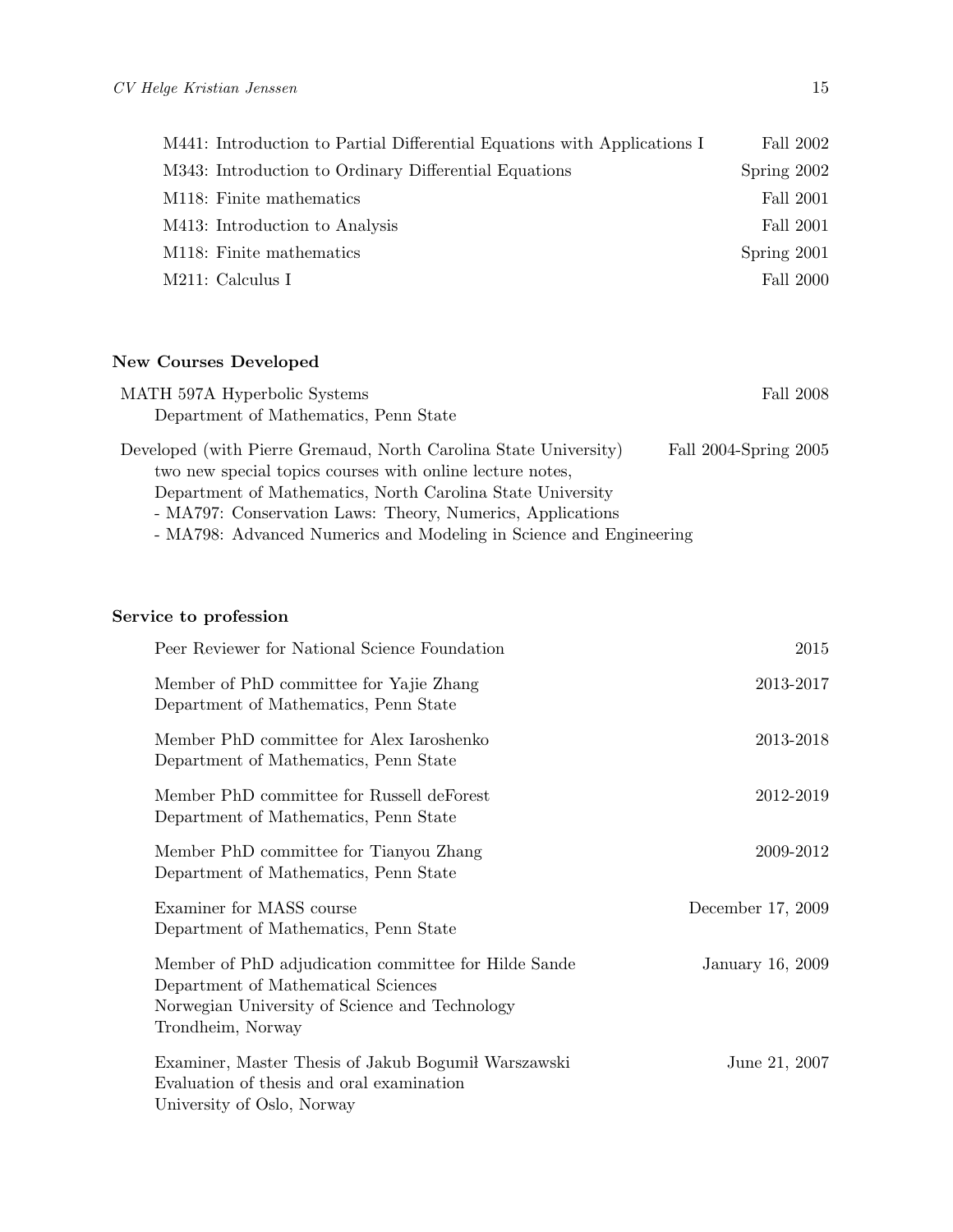| Reviewer of proposals for The U.S. Civilian Research<br>& Development Foundation (CRDF)                                                                                                                                                                                                                                                                                                                                                                                                                                                                                                                                                                                                                                                                                                                                                                                                                         | <b>June 2006</b>   |
|-----------------------------------------------------------------------------------------------------------------------------------------------------------------------------------------------------------------------------------------------------------------------------------------------------------------------------------------------------------------------------------------------------------------------------------------------------------------------------------------------------------------------------------------------------------------------------------------------------------------------------------------------------------------------------------------------------------------------------------------------------------------------------------------------------------------------------------------------------------------------------------------------------------------|--------------------|
| Reviewer for Mathematical Reviews                                                                                                                                                                                                                                                                                                                                                                                                                                                                                                                                                                                                                                                                                                                                                                                                                                                                               | June $2005 - 2012$ |
| Organized (with Kenneth Karlsen) workshop Recent Advances in<br>Nonlinear PDEs, University of Oslo, Norway                                                                                                                                                                                                                                                                                                                                                                                                                                                                                                                                                                                                                                                                                                                                                                                                      | March 3-4 2005     |
| Organized (with Michael Shearer) three mini-symposia at the<br>SIAM Conference on Analysis of PDE, Houston, Texas                                                                                                                                                                                                                                                                                                                                                                                                                                                                                                                                                                                                                                                                                                                                                                                               | December 6-8, 2004 |
| Peer Reviewer for National Science Foundation                                                                                                                                                                                                                                                                                                                                                                                                                                                                                                                                                                                                                                                                                                                                                                                                                                                                   | 2003 & 2005        |
| Refereed papers for:                                                                                                                                                                                                                                                                                                                                                                                                                                                                                                                                                                                                                                                                                                                                                                                                                                                                                            |                    |
| - Applied Mathematics Research eXpress<br>- AMS Contemporary Mathematics<br>- Archive for Rational Mechanics and Analysis<br>- Communications in Mathematical Sciences<br>- Communications on Pure and Applied Analysis<br>- Computers and Fluids<br>- Discrete and Continuous Dynamical Systems<br>- Duke Mathematical Journal<br>- European Journal of Mechanics - B/Fluids<br>- Indiana University Mathematics Journal<br>- International Journal of Mathematics and Mathematical Sciences<br>$-$ Journal de l'École polytechnique<br>- Journal of Computational and Applied Mathematics<br>Journal of Differential Equations<br>- Journal of Hyperbolic Differential Equations<br>- Journal of Mathematical Analysis and Applications<br>- Journal of Mathematical Fluid Mechanics<br>- Mathematical Modelling and Analysis<br>- Methods and Applications of Analysis<br>- Networks and Heterogeneous Media |                    |
| Nonlinear Analysis Series A: Theory, Methods & Applications                                                                                                                                                                                                                                                                                                                                                                                                                                                                                                                                                                                                                                                                                                                                                                                                                                                     |                    |
| $-$ Nonlinearity                                                                                                                                                                                                                                                                                                                                                                                                                                                                                                                                                                                                                                                                                                                                                                                                                                                                                                |                    |
| - SIAM Journal of Mathematical Analysis                                                                                                                                                                                                                                                                                                                                                                                                                                                                                                                                                                                                                                                                                                                                                                                                                                                                         |                    |
| <b>SIAM</b> Journal of Applied Mathematics                                                                                                                                                                                                                                                                                                                                                                                                                                                                                                                                                                                                                                                                                                                                                                                                                                                                      |                    |
| Transactions of the American Mathematical Society<br>Zeitschrift für Analysis und ihre Anwendungen (ZAA) (Journal of Analysis and its<br><i>Applications</i> )                                                                                                                                                                                                                                                                                                                                                                                                                                                                                                                                                                                                                                                                                                                                                  |                    |
| Zeitschrift für Angewandte Mathematik und Physik (ZAMP)                                                                                                                                                                                                                                                                                                                                                                                                                                                                                                                                                                                                                                                                                                                                                                                                                                                         |                    |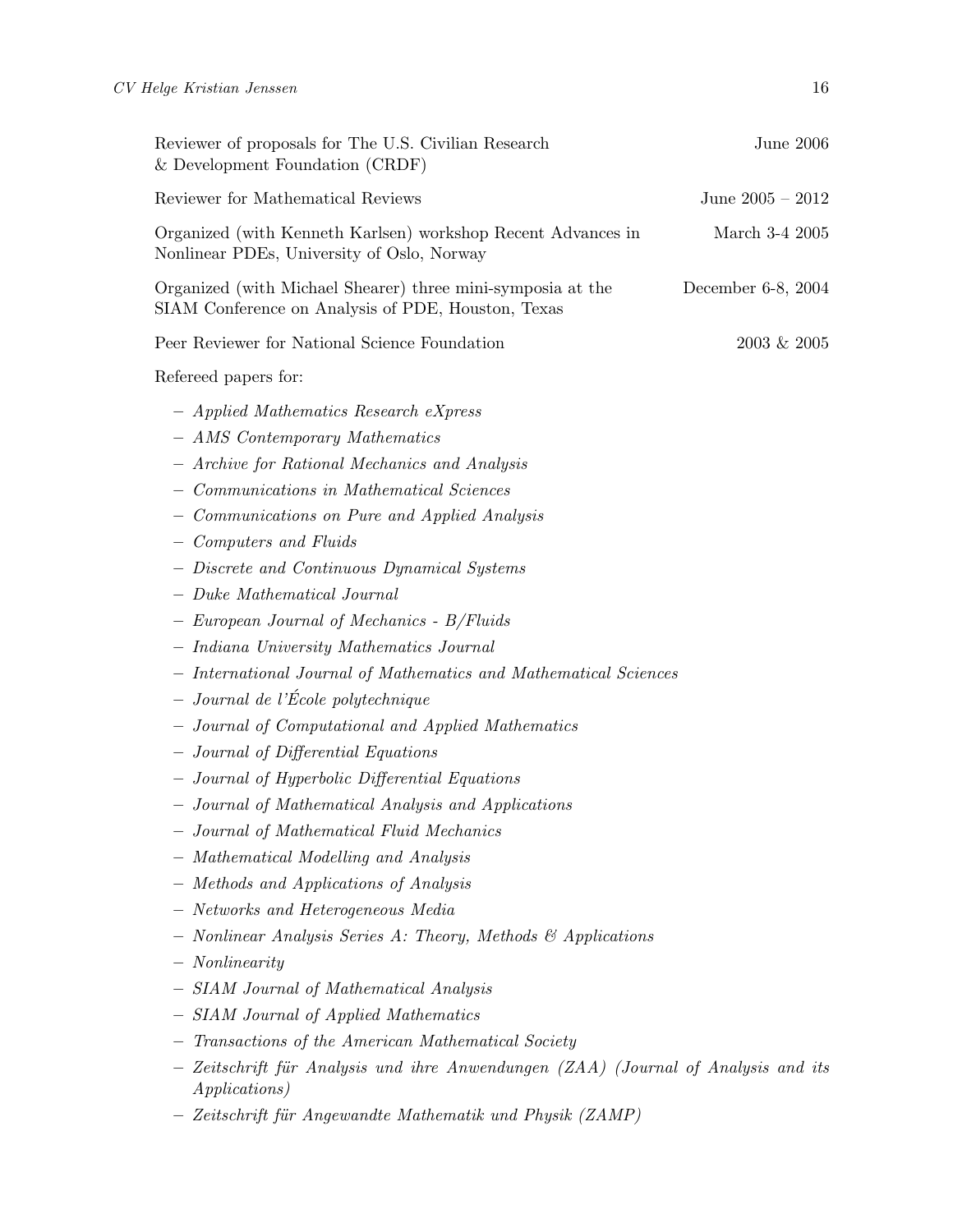## College Service

| College Promotion and Tenure Committee, Chair<br>Eberly College of Science, Penn State University                                                                           | 2017-2018                 |
|-----------------------------------------------------------------------------------------------------------------------------------------------------------------------------|---------------------------|
| College Promotion and Tenure Committee<br>Eberly College of Science, Penn State University                                                                                  | 2016-2018                 |
| <b>Department Service</b>                                                                                                                                                   |                           |
| Department Promotion and Tenure Committee<br>Department of Mathematics, Penn State University                                                                               | 2016-2018                 |
| Qualifying Examinations Panel<br>Department of Mathematics, Penn State University                                                                                           | 2015-2018                 |
| Provided bios for 6 external evaluators for the Promotion<br>and Tenure Committee (case of promotion to Full Professor)<br>Department of Mathematics, Penn State University | August 2015               |
| Graduate Studies Committee<br>Department of Mathematics, Penn State University                                                                                              | 2013-2016                 |
| Computer Committee<br>Department of Mathematics, Penn State University                                                                                                      | July $2007$ – present     |
| Personnel Committee<br>Department of Mathematics, Penn State University                                                                                                     | July $2008 -$ June $2011$ |
| Ph.D. committee for Brian Haines<br>Department of Mathematics, Penn State University                                                                                        | 2008-2011                 |
| First-year mentor for incoming students<br>(Kurt Vinage, Dan Lin, and Daniel Droz)<br>Department of Mathematics, Penn State University                                      | 2010-2011                 |
| Qualifying exam committee (real and functional analysis)<br>Department of Mathematics, Penn State University                                                                | Summer 2010               |
| Coordinator of Luncheon Seminar<br>Center for Computational Mathematics and Applications<br>Department of Mathematics, Penn State University                                | Fall 2009                 |
| Coordinator of PDE Seminar<br>Center for Computational Mathematics and Applications<br>Department of Mathematics, Penn State University                                     | Fall 2009                 |
| Coordinator of Computational and Applied<br>Mathematics Colloquium<br>Department of Mathematics, Penn State University                                                      | Fall 2008-Fall 2009       |
| PDE exam committee<br>Department of Mathematics, Penn State University                                                                                                      | Spring 2008               |